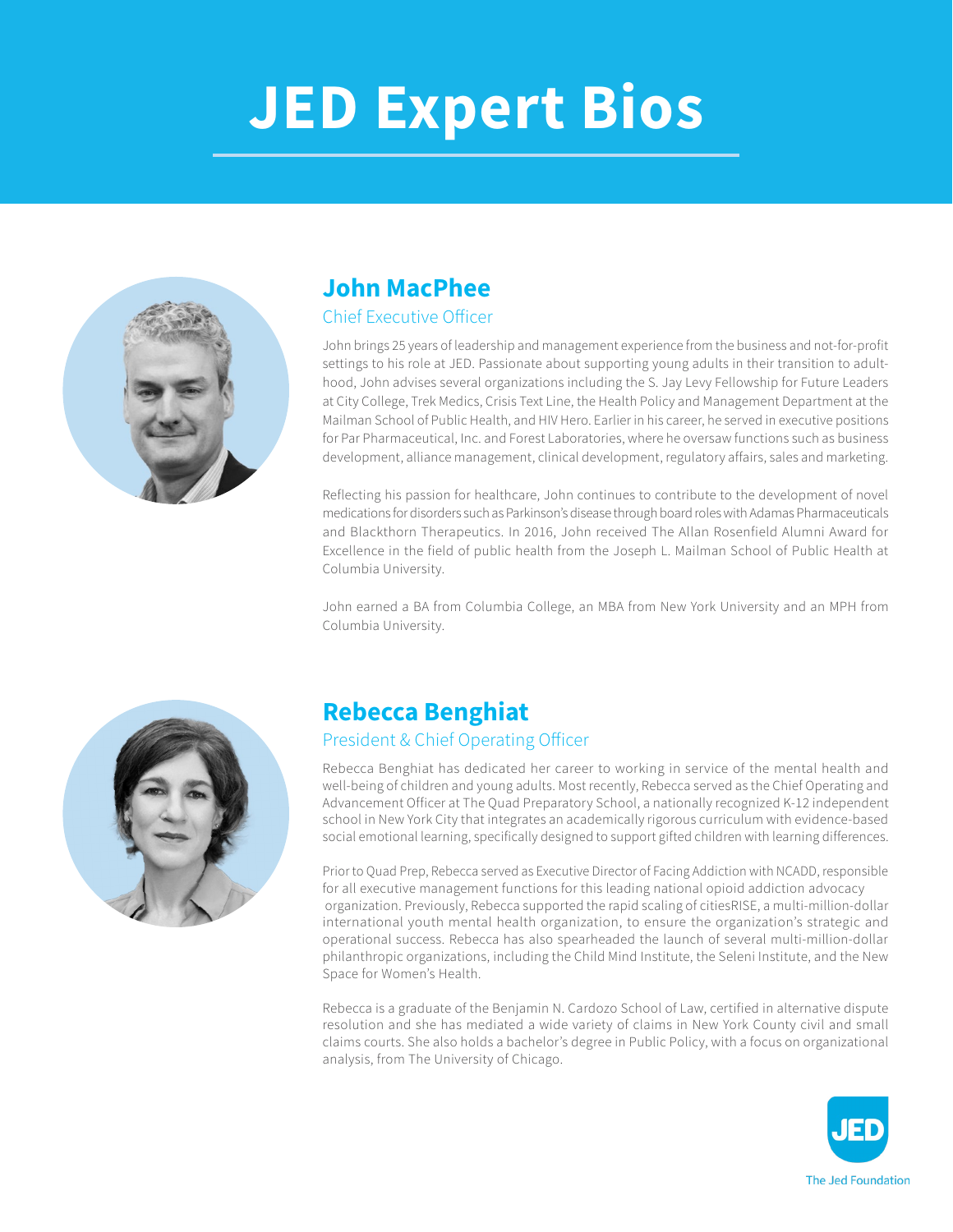

### **Suzanne Button, Ph.D.**

### Senior Clinical Director, High School Programming

Suzanne became a member of the JED team after a 20-year career working with adolescents, children, their families, and the systems that serve and educate youth. She is a licensed clinical psychologist in New York State. Before coming to JED, Suzanne was a Policy Fellow with Chapin Hall at the University of Chicago, and supported the implementation, monitoring, and sustaining of large-scale procedural and practice changes in behavioral health, social service, and educational settings.

Throughout her distinguished career, Suzanne has published, presented, and trained nationally on such subjects as effective EBP implementation in public service systems, the infusion of collaborative practice into the treatment and education of disadvantaged youth and families, and the use of technology to transform clinical practice.

Suzanne received a B.S. from Hunter College/CUNY, a M.Ed. from the Curry School of Education at the University of Virginia, and a Ph.D. in Clinical Psychology from the Graduate School of Arts & Sciences at the University of Virginia.



## **John Dunkle, Ph.D.**

### Senior Clinical Director, Higher Education

John joined the JED team following a 25-year career at the Counseling and Psychological Services (CAPS at Northwestern University (NU)). He served as the Executive Director (CAPS) for 15 years, and for three years he also supervised the NU Center for Awareness, Response, and Education (CARE), which provides confidential advocacy and support services for students affected by sexual violence, relationship violence, and/or stalking.

John received his B.A. degree in psychology, and his M.A. degree in experimental psychology from the State University of New York College at Cortland. He earned his Ph.D. degree in counseling psychology from the University at Albany, SUNY. He is a licensed psychologist in Illinois and New York and is credentialed by the National Register of Health Service Providers in Psychology. He is a member of the Association for University and College Counseling Center Directors, National Association of Student Personnel Administrators, and American College Health Association.



### **Nance Roy, Ed.D.** Chief Clinical Officer

Nance has over 20 years of experience as a psychologist working within the college mental health space. In addition to her work at JED, she is an Assistant Clinical Professor at the Yale School of Medicine, Dept. of Psychiatry.

Nance was Director of the Health and Counseling Center at Sarah Lawrence College before becoming the Assistant Dean of Health and Wellness at Sarah Lawrence, and more recently was the Associate Dean of Health and Wellness at Rhode Island School of Design. She is a senior advisor for the National College Depression Partnership and her publications have focused on effective strategies for treatment and management of at-risk students on college campuses.

Nance earned a B.S. degree from the University of Rhode Island, an M.S. from the University of North Carolina and an Ed.D. from Harvard University.

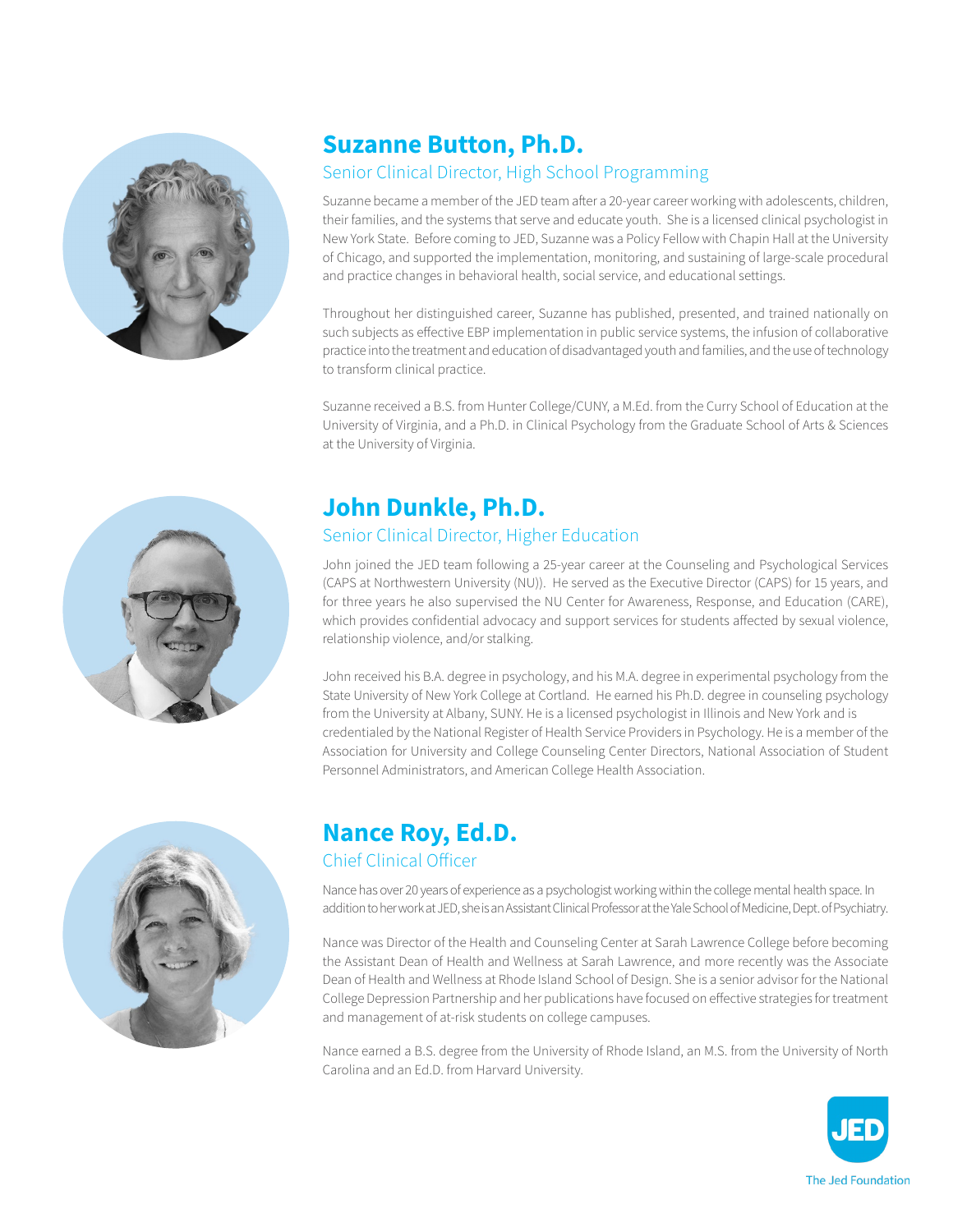

# **Janis Whitlock, Ph.D., M.P.H.**

#### Senior Advisor

Janis Whitlock has worked in the area of adolescent and young adult mental health, resilience, and wellbeing for over 30 years. She is dedicated to bridging science, practice, and lived experience wisdom in ways that inform, enhance and support the human capacity to thrive. She has experience as a frontline provider and program developer and, for the past two decades, as a researcher, educator, author, and public speaker in these and related areas.

As the founder and director of the Cornell Research Program on Self-Injury and Recovery, and the co-founder of the International Society for the Study of Self-Injury, she has deep expertise in areas of self-injury and related mental health challenges, including suicide, depression, and anxiety. She has also studied and written about connectedness, resilience, the role of social media in mental health and prevention, and sexual health.

Janis earned a doctorate in Developmental Psychology from Cornell University, a Master of Public Health from UNC Chapel Hill, and a BA from the University of California at Berkeley.



## **Keisha-Gaye Anderson**

### Senior Director, Communications

Keisha joined JED in 2020 with over 15 years of experience in higher education marketing and communications. Previously, she was the Director of News and Information at Brooklyn College, CUNY for seven years, where she oversaw editorial, public relations, executive communications, and served as the editor-in-chief of the alumni magazine. Prior to her work in higher education, Keisha was a print and television journalist at CBS, PBS, and various national consumer magazines. She is also an author whose poetry, fiction, and essays have been published widely in magazines and anthologies.

Keisha holds a B.A. in journalism and African American studies from the Syracuse University Newhouse School and College of Arts & Science respectively, and an M.F.A. in fiction from The City College, CUNY.



# **Katie Cunningham**

### Chief Programs & Operations Officer

Katie joined JED with nearly 15 years of management experience in the non-profit sector. Previously, she spent over three years serving as the Chief Operating Officer at Families for Excellent Schools and 11 years on the staff of Teach For America, where she served in various capacities including development, human resources, and teacher recruitment.

Before her transition to the non-profit sector in 2003, Katie worked in strategic planning and new product development at American Express. She holds a bachelor's degree in finance and management from the University of Pennsylvania and an MBA from Harvard Business School.